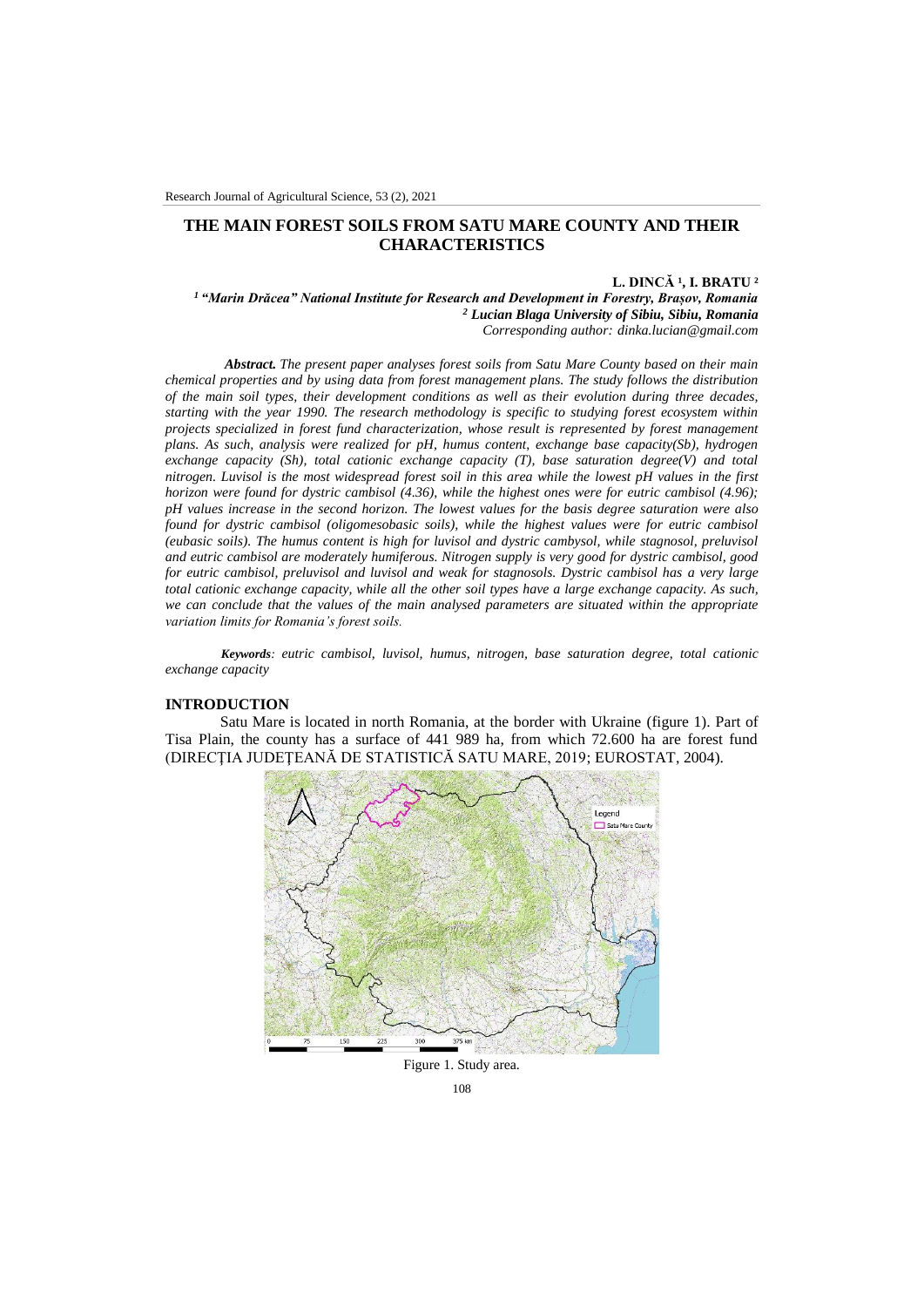Forests occupy a surface of 71.000 ha, with 3.000 ha occupied by resinous species and 68.000 ha by broad-leaved species. From an altitude perspective, the limits start at 120 m and go up to 1240 m, with a distribution of 63% fields, 20% hills and 17% mountains. Satu Mare County is situated within the continental temperate climate, having annual average temperatures between 8 and 9.8oC and annual average precipitations between 600 mm in the west part and 1200 mm in the mountain area (VELCEA, 1964). Someș, Tur and Crasna are the main rivers that collect waters. The main forest formations are represented by oak, common beech stands, different hard broad-leaved and resinous species (ȘOFLETEA AND CURTU, 2007). Forest management plans are updated every 10 years and they include soil studies. Luvisol call, with a share of 42% represents the main soils from Satu Mare, based on the vegetation, relief, climate and litology conditions present in this area.

# **MATERIAL AND METHODS**

The data analysed for this article originate from forest management plans of state forest districts (6 forest districts) realized during 1990-2016 (FOREST MANAGEMENT PLANS, 1990-2016). These plans, which are realized every 10 years (which means that a forest district has 3 rows of soil data) include stand descriptions and environment characteristics for the so called "management units". These field areas are homogenous from the point of view of forest and environment characteristics. Soil profiles are gathered from certain management units (one at approximately 1000-3000 ha), namely from pedogenetic horizons (soil horizons with similar physical or chemical characteristics) whose chemical properties are then analysed.

The present study has analysed soil profiles and 738 pedo-genetical horizons. The soil's chemical properties that were analysed were: pH, humus content, exchange base capacity (Sb), hydrogen exchange capacity (Sh), total cationic exchange capacity (T), base saturation degree (V) and total nitrogen. The soil's pH was determined through the potentiometric method, while the readings were fulfilled with a Thermo Orion 3 pH-meter. The soil humus was established through the humid oxidation method and titrimetric dosage by Walkley-Black-Gogoasa method. The total nitrogen from the soil was established through the humid mineralization method and titrimetric dosage by Kjeldahl method with Gerhardt automatic analyser. The exchange base capacity and the hydrogen exchange capacity were determined through the repeated bleeders with ammonium acetate (DINCĂ, *ET AL*., 2012).

### **RESULTS AND DISCUSSIONS**

### **Type of soils from Satu Mare Forest County**

The most widespread soil types are luvisol (42% from the total soils in the area), followed by preluvisol (26%), and eutric cambisol (15%). Lower percentages are present for stagnosol (5%) and dystric cambisol (2%), while other soil types (fluvisol, chernozem, phaeozem, gleysol, arenosol) occupy only 10% (figure 2).

At a national level, dystric cambisol occupies the first place (2.292.35 ha, meaning 35%), while luvisol occupies the 2nd place (1.440.052 ha, meaning 22%), eutric cambisol the 3d place (with a total surface of 869.909 ha, meaning 13%), and preluvisol the 5th place (335.050 ha, meaning 5%), (DINCĂ, *ET AL*., 2014). Unlike the national average, stagnosol has a high presence in this county (being a representative soil for micro-depression areas – FILIPOV, 2005).

The soils characteristic for Oasului Mountains (that partially overlap with forest districts from Satu Mare county) are eutric cambisols (55%), luvisols (15%) and preluvisol (8%), (RUSU, *ET AL*., 2005).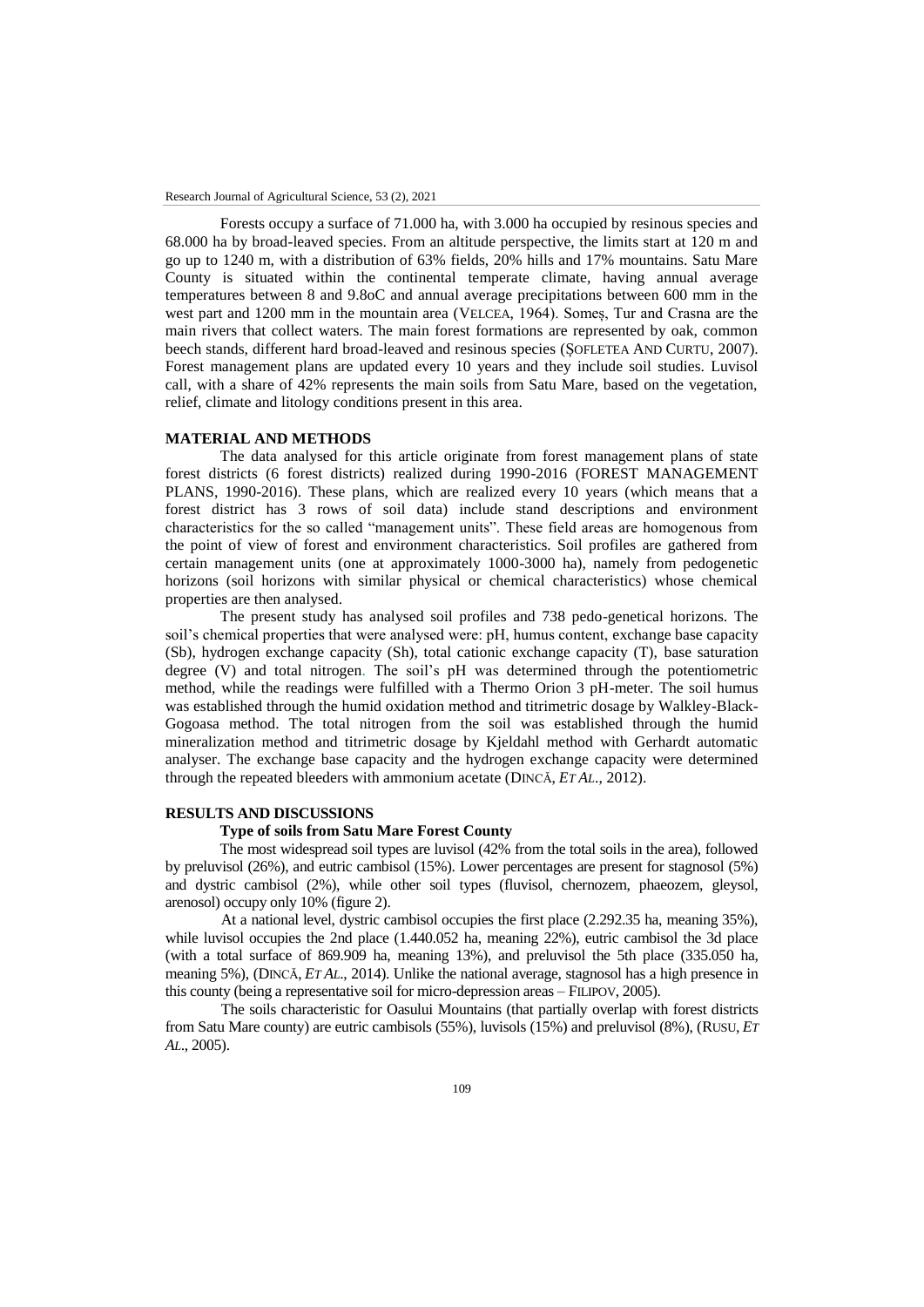Research Journal of Agricultural Science, 53 (2), 2021



Figure 2. The percentage of forest soils identified in Satu Mare County

#### **The soil solution reaction**

Soil solution reaction increases from dystric cambisol, to stagnosol, luvisol, preluvisol and reaches a maximum at eutric cambisol (figure 3).



Figure 3. pH variation of genetic horizons for the most widespread forest soils from Satu Mare County

The lowest pH variability is found at dystric cambisol (a soil formed on acid rocks, TARZIU, *ET AL.,* 2002) and is the largest for preluvisol (a soil characteristic for the hill area-SPARCHEZ, *ET AL*., 2011).

In the first horizon, the average pH is 4.36 for dystric cambisol, 4.40 for stagnosol, 4.74 for preluvisol, 4.78 for luvisol, and 4.96 for eutric cambisol.

The second horizon is more alkaline than the first one, having average values of 4.54 la stagnosol, 4.85 pentru dystric cambisol, 5.14 la luvisol, 5.34 la preluvisol, 5.42 la eutric cambisol.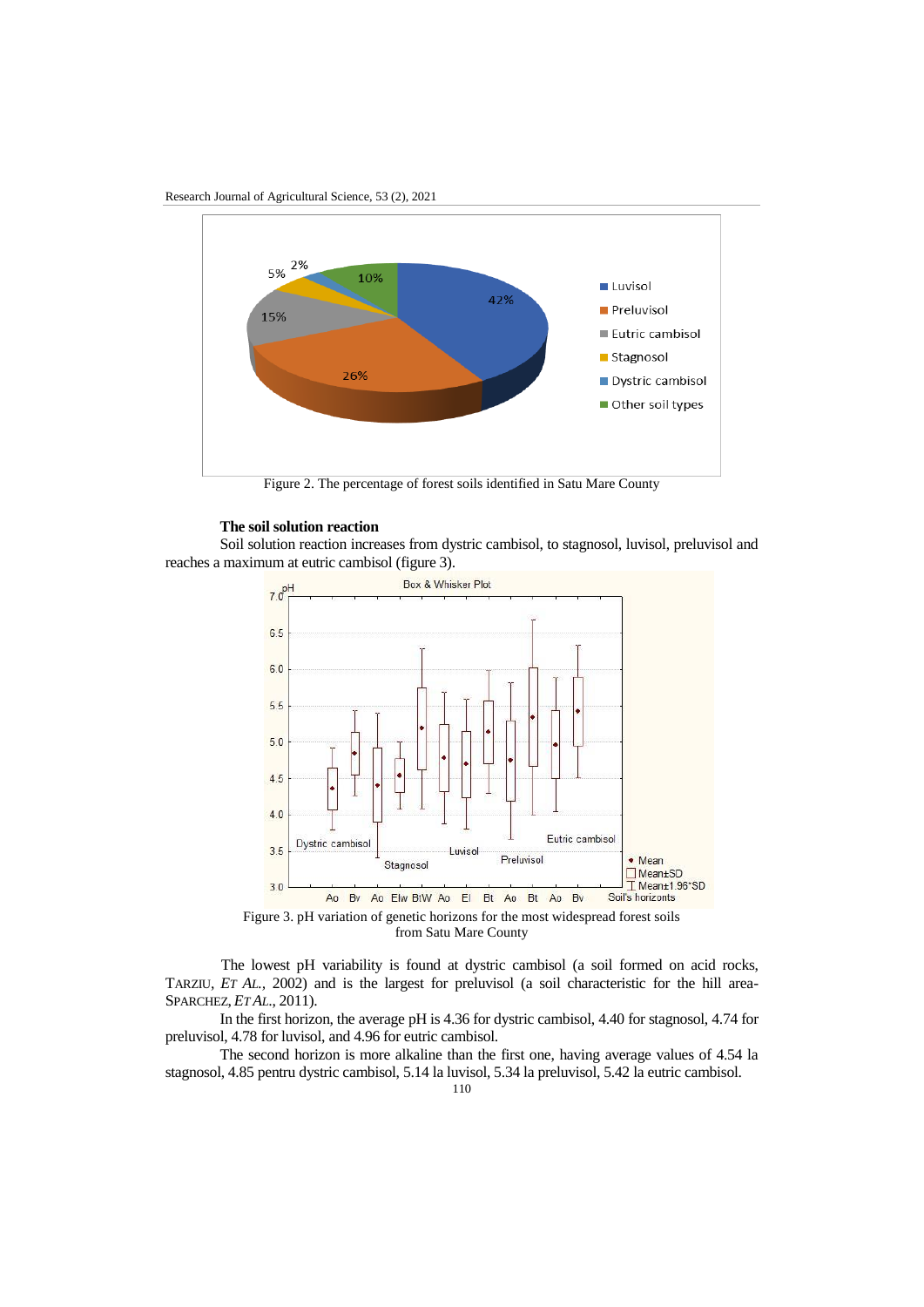Some authors identified the presence of acid soils represented by dystric cambisols in Bihor (DINCĂ, *ET AL.,* 2017), preluvisols in Arad County (CANTAR AND DINCĂ, 2018), or luvisols in Vrancea (ONET, *ET AL*., 2019).

#### **The base saturation degree**

As in the case of pH, the base saturation degree (V) was analysed on soil types and on pedo-genetic horizons (figure 4).



Figure 4. Base saturation degree variation for the most widespread soils from Satu Mare County

Forest soils from Satu Mare County are oligo-mesobasic (dystric cambisol), mesobasic (preluvisol in the Ao horizon), or eubasic (eutric cambisol, preluvisol in the Bt horizon)

A unique situation was presented by luvisols and stagnosols, soils characterised by the presence of a second eluviation horizon (TARZIU, *ET AL*., 2004). In their case, the base saturation degree decreases in this horizon (El) in comparison with the soil's surface horizon (Ao), after which it increases in the last clay-alluvial horizon (Bt).

This parameter showcases the same situation of lower variability for dystric cambisols and higher for preluvisols and luvisols.

Dystric cambisols have the lowest base saturation degree (33.44% in Ao and 37.15% in Bv), while eutric cambisols records the highest values (58.12% in Ao and 70.53% in Bv). One of the main differences between these two soils is the dystric cambisol's 55% limit of the base saturation degree and higher values for eutric cambisols (BLASER, *ET AL*., 2008).

Other authors have also obtained similar base saturation degree values for preluvisols in Calarasi (DINCA AND BRATU, 2020).

# **Humus**

From the perspective of humus quantity, stagnosol, preluvisol and eutric cambisol are moderately humiferous, while luvisol and dystric cambisol are intensely humiferous (figure 5).

Dobrogea's Plateau records higher humus values for forest soils similar with those from Satu Mare (4.77 for eutric cambisols, 5.52 for preluvisols and 5.82 for luvisols) (CRISAN AND DINCĂ, 2020). This is caused by different climatic conditions. However, in the Getic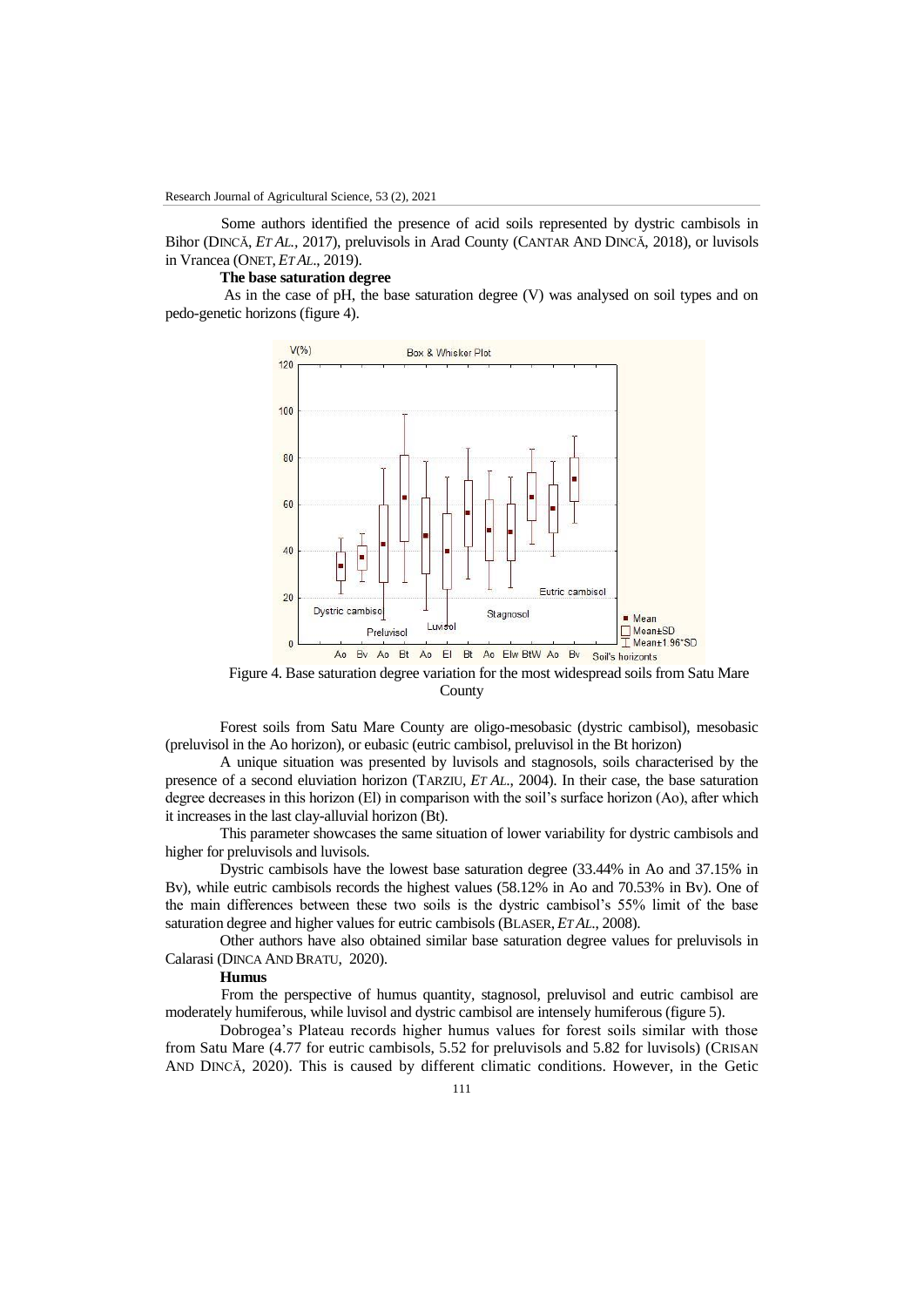Plateau, the values (4.94 for eutric cambisols, 4.8 for preluvisols) are similar with the ones recorded in Satu Mare (ENESCU, *ET AL.,* 2019).



Figure 5. The variation of humus content for the most widespread forest soils from Satu Mare County

# **Nitrogen**

The poorest soils in nitrogen from this area are stagnosoils. Their average value (0.14%) situates them in the category of soils that are medium supplied with this element. The other soils (eutric cambisol, preluvisol and luvisol) are well supplied with nitrogen (having almost equal percentages). Only dystric cambisol is very well supplied with nitrogen (Table 1).

#### *Table 1*

Average content of humus, nitrogen and total cationic exchange capacity for forest soils from Satu Mare

| County                                                                               |                    |                            |                   |         |           |
|--------------------------------------------------------------------------------------|--------------------|----------------------------|-------------------|---------|-----------|
| Soil type/characteristics                                                            | Eutric<br>cambisol | <b>Dystric</b><br>cambisol | <b>Preluvisol</b> | Luvisol | Stagnosol |
| <b>Average humus content</b><br>in the A horizon per soil type $(H-%)$               | 4.39               | 6.56                       | 4.03              | 5.10    | 2.82      |
| Average nitrogen content<br>in the A horizon per soil types $(\% )$                  | 0.25               | 0.38                       | 0.25              | 0.27    | 0.14      |
| Total average cationic exchange capacity<br>per soil type $(T$ -me $100 g^{-1}$ sol) | 23.07              | 25.74                      | 21.83             | 19.81   | 17.33     |

### **Total cationic exchange capacity**

In regard with the total cationic exchange capacity, an average was calculated per profile and was rendered in table form for each type of soil (Table 1).

Dystric cambisol has a very large total capacity of cationic exchange, while all the other types of soil have a large exchange capacity (figure 6).

However, in Bacau County, dystric cambisol is not the soil with the largest values, as it is outperformed by phaeozems and fluvisols (CRISAN, ET AL., 2020).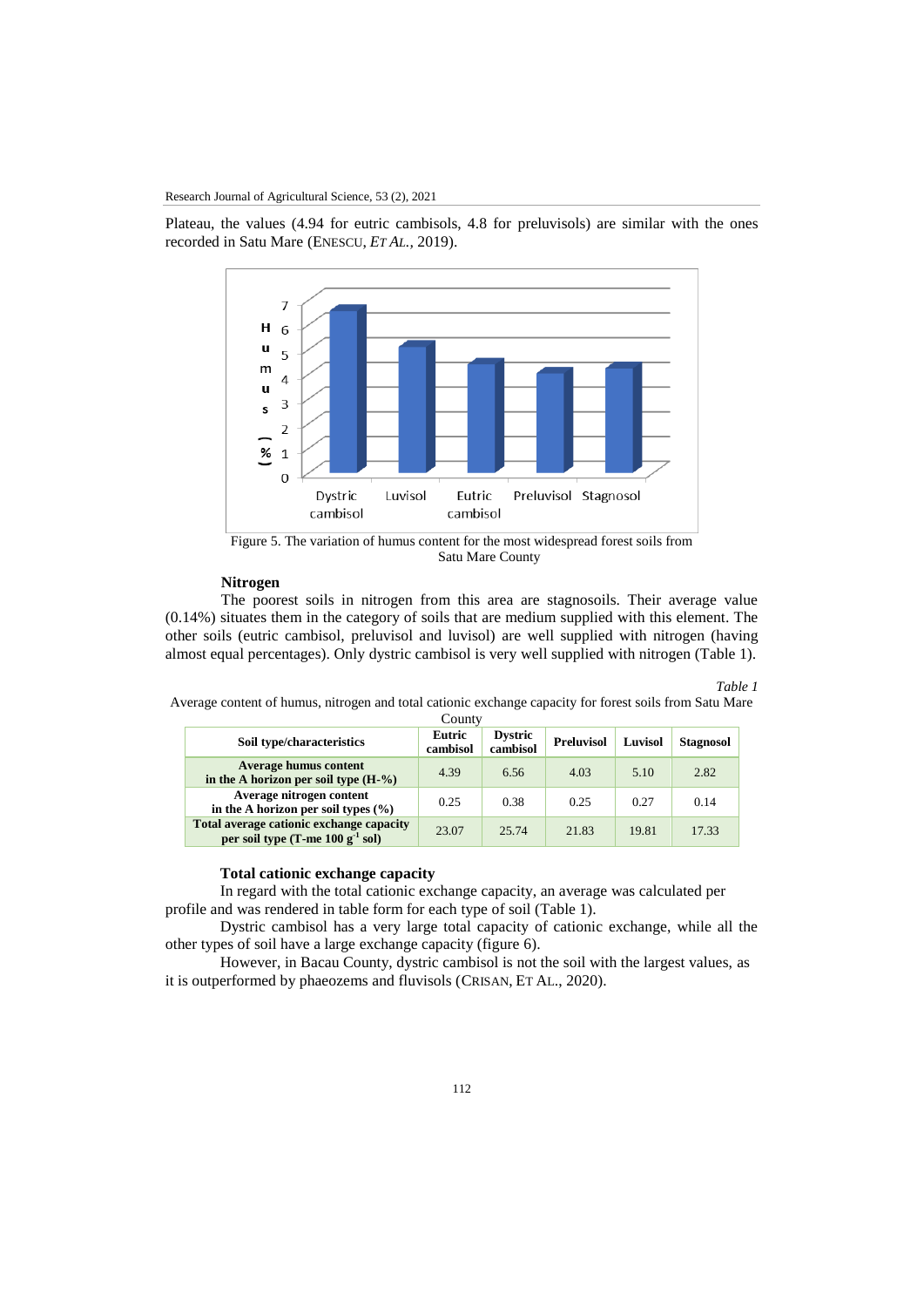

Figure 6. The variation of total cationic exchange capacity for the most widespread forest soils from Satu Mare County

# **CONCLUSIONS**

The relatively even physical-geographical conditions that have led to the formation of soils are connected to litology, climate, hydrographic and vegetation conditions. The dominant soil types are luvisol (42% from the total soils in the area), followed by preluvisol (26%), and eutric cambisol (15%). A not so accidental presence is represented by stagnosol, which generally appears in basin areas (FILIPOV, 2005).

The lowest pH values in the first horizon were found for dystric cambisol (4.36), while the highest ones were for eutric cambisol (4.96); pH values increase in the second horizon. The lowest values for the basis degree saturation were also found for dystric cambisol (oligomesobasic soils), while the highest values were for eutric cambisol (eubasic soils) (DINCA AND BRATU, 2020). As such, a positive correlation exists between pH and the degree of saturation in basis.

The humus content is high for luvisol and dystric cambysol, while stagnosol, preluvisol and eutric cambisol are moderately humiferous. Nitrogen supply is very good for dystric cambisol, good for eutric cambisol, preluvisol and luvisol and weak for stagnosols. Dystric cambisol has a very large total cationic exchange capacity, while all the other soil types have a large exchange capacity.

As such, we can conclude that the values of the main analysed parameters are situated within the appropriate variation limits for Romania's forest soils.

### **BIBLIOGRAPHY**

- BLASER, P., GRAF PANNATIER, E., WALTHERT, L., 2008 The base saturation in acidified Swiss forest soils on calcareous and noncalcareous parent material. A pH–base saturation anomaly. Journal of Plant Nutrition and Soil Science, 171 (2): 155-162, Germany.
- CÂNTAR, I.C., DINCĂ, L., 2018 The forest soils from Arad County. Annals of the University of Craiova, Series Biology, Horticulture, Food produce processing technology, Environmental engineering, XXIII (LIX): 345-351, Romania.
- CRIȘAN, V.E., DINCĂ, L., DECĂ, S., 2020 Analysis of chemical properties of forest soils from Bacau County. Revista de Chimie, 71 (4):81-86, Romania.
- CRISAN, V.E., DINCA, L., 2020 Analysis of chemical properties of forest soils in Dobrogea Plateau. Revista de Chimie, 71 (2): 267-272, Romania.